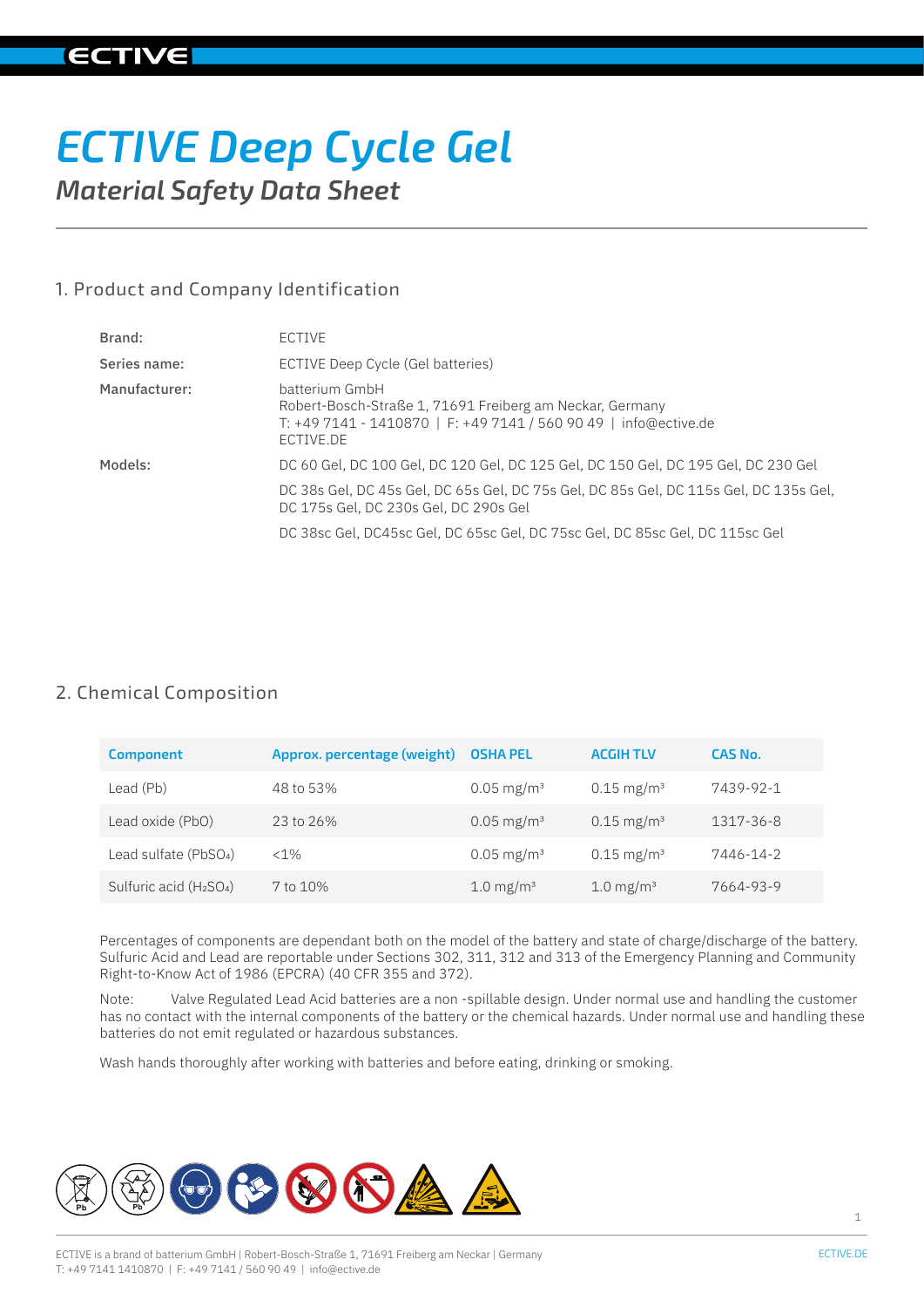# 3. Hazards Summary

| Sulfuric Acid:                                | Under normal conditions of use, Sulfuric Acid vapors and mist are not generated.<br>Sulfuric Acid vapors may be generated when the product is overheated, oxidized or<br>otherwise processed or damaged.                     |
|-----------------------------------------------|------------------------------------------------------------------------------------------------------------------------------------------------------------------------------------------------------------------------------|
| Lead Compounds:                               | Under normal conditions of use, lead dust, vapors and fumes are not generated. Hazardous<br>exposure may occur when the product is overheated, oxidized or otherwise processed or<br>damaged to create dust, vapor or fumes. |
| Other:                                        | May form explosive air/gas mixture during charging.                                                                                                                                                                          |
|                                               |                                                                                                                                                                                                                              |
| Routes of entry and potential health effects: |                                                                                                                                                                                                                              |
| Inhalation:                                   | Sulfuric acid vapors or mist may cause severe respiratory irritation. Lead dust or fumes may<br>cause irritation of upper respiratory tract or lungs.                                                                        |
| Skin contact:                                 | Sulfuric acid may cause severe irritation, burns and ulceration. Lead Compounds are not<br>readily absorbed through the skin.                                                                                                |
| Eye contact:                                  | Sulfuric acid may cause severe irritation, burns and cornea damage and possible blindness.<br>Lead Compounds may cause eye irritation.                                                                                       |
| Ingestion:                                    | Sulfuric acid may cause severe irritation of mouth, throat, esophagus and stomach. Lead<br>ingestion may cause nausea, vomiting, weight loss, abdominal spasms, fatigue and pain in<br>the arms, legs and joints.            |

# 4. First Aid Measures

| Inhalation:   | Move the affected person to fresh air. If they are not breathing, administer articifial<br>respiration. Seek medical attention.                     |
|---------------|-----------------------------------------------------------------------------------------------------------------------------------------------------|
| Skin contact: | Immediately remove contaminated clothing and shoes. Wash off affected area with plenty of<br>water. Consult a physician.                            |
| Eye contact:  | Rinse thoroughly with plenty of water for at least 15 minutes. Consult a physician.                                                                 |
| Ingestion:    | Do not induce vomiting. Rinse mouth and drink plenty of water. Do not administer anything by mouth<br>to an unconcious person. Consult a physician. |

# 5. Fire Fighting Measures

| Flash point:         | N/A                                          |
|----------------------|----------------------------------------------|
| Flammable limits:    | Lower 4.10% (Hydrogen gas) Upper 74.20%      |
| Extinguishing media: | Dry chemical, foam, halon or CO <sub>2</sub> |

#### Special Fire Fighting Procedures:

If batteries are charging, turn off power. Use positive pressure, self-contained breathing apparratus in fighting fire. Water applied to electrolyte generates heat and causes it to splatter. Wear acid resistant clothing. Venlilate area well.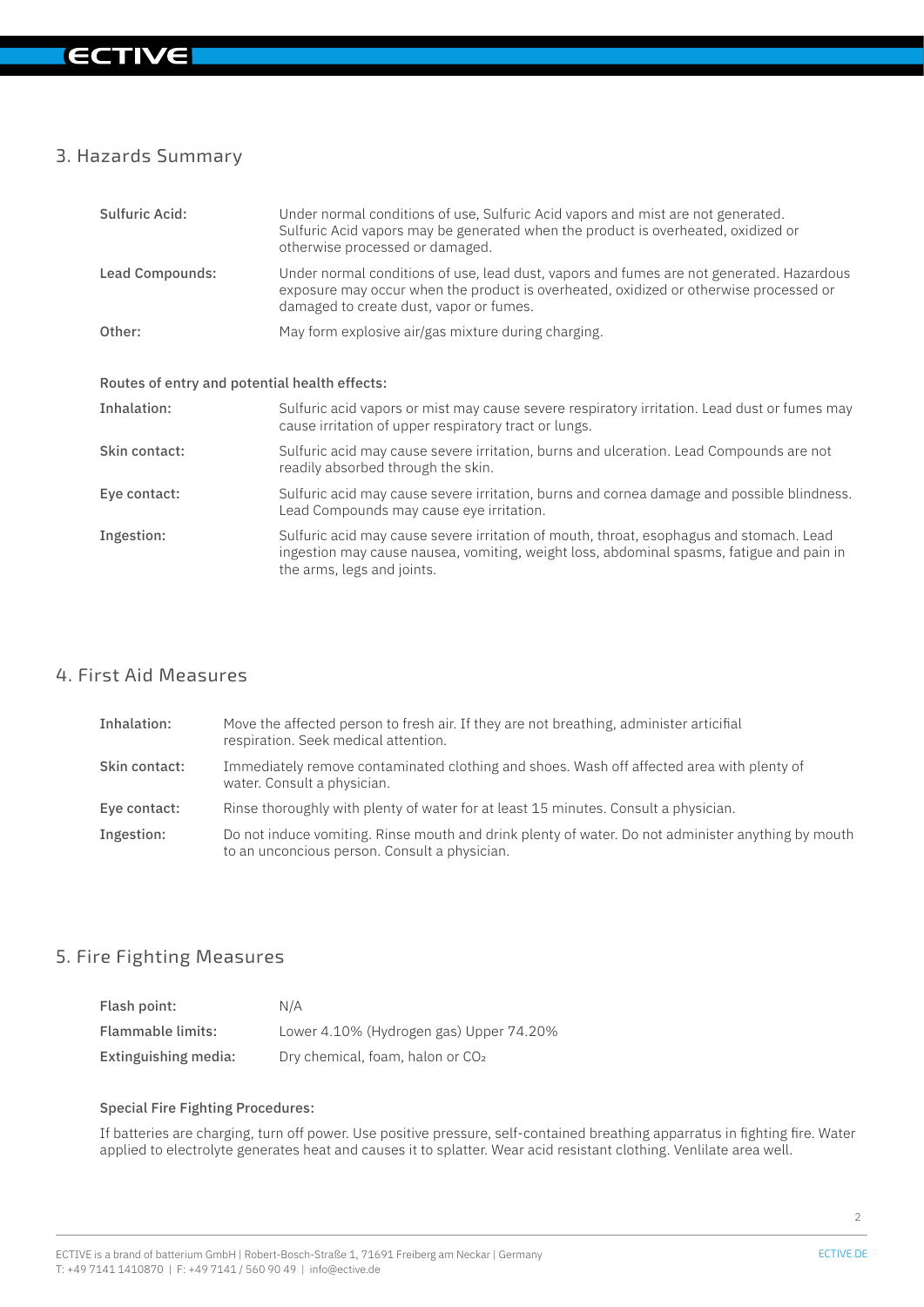

Unusual Fire and Explosion Hazards:

Hydrogen and oxygen gases are generated in cells during normal battery operation or when charging. (Hydrogen is flammable and oxygen supports combustion). These gases enter the air throught the vent caps during battery overcharging.

To avoid risk of fire or explosion, keep the battery away from sparks and other sources of ignition. Do not allow metal objects to simultaneously contact both positive and negative terminal of a battery.

Venlilate the area well.

#### 6. Accidental Release Measures

Neutralise any spilled or leaked acid using alkaline agents (lime, sodium carbonate, soda). Keep untrained personnel away from the broken battery and spilled electrolyte. Place the broken battery and collected materials in a plastic bag or other non-metallic container. Dispose of the collected materials as a hazardous waste. Ventilate area as hydrogen gas may be given off during neutralization. Always dispose of any neutralised acid in accordance with national, state and local regulations. In case any packaging materials are soiled with acid, neutralise the acid and rise the materials before disposal.

#### 7. Handling and Storage

| Handling:    | Use the attached handle if available; otherwise carefully lift the battery from underneath.<br>Handle with care. Never lift a battery by its terminals.                                                         |
|--------------|-----------------------------------------------------------------------------------------------------------------------------------------------------------------------------------------------------------------|
| Storage:     | Store in cool, dry area away from combustible materials. Do not store in sealed, unventilated areas.<br>Avoid overcharging. Store at temperatures between -20°C and +40°C.                                      |
| Shelf life:  | 12 months at 20°C under normal storage conditions.                                                                                                                                                              |
| Precautions: | The batteries contain diluted suphuric acid. Prevent any risk of short circuits. Do not charge in<br>unventilated areas. Do not use organic solvents or other than recommended chemical<br>cleaners on battery. |

#### 8. Exposure Controls/Personal Protection

General: Normal room ventilation is sufficient during normal use and handllng. Two to three room air changes per hour are recommended to prevent buildup of hydrogen gas.

| Respiratory protection: | Use a full-face, supplied air respirator.   |
|-------------------------|---------------------------------------------|
| Eye protection:         | Wear safety glasses with wide side shields. |
| Hand protection:        | Wear chemical resistant gloves.             |
| Body protection:        | Protective work clothing and boots.         |

Remove jewelry, rings, watches and any other metallic objects while working on batteries. All tools should be adequately insulated to avoid any possibility of short circuits. Do not lay tools on top of the battery. Be sure of discharge static electricity from tools and individual persons by touching a grounded surface in the vicinity of the batteries.

Batteries are heavy. Serious injury can result from improper lifting or installation. Do not lift, carry, install or remove cells by lifting or pulling the terminal posts. Do not wear nylon clothes or overalls as they can create static electricity. Always keep a class C fire extinguisher and emergency communications device in the work area.

Wash hands thoroughly after working with batteries and before eating, drinking or smoking.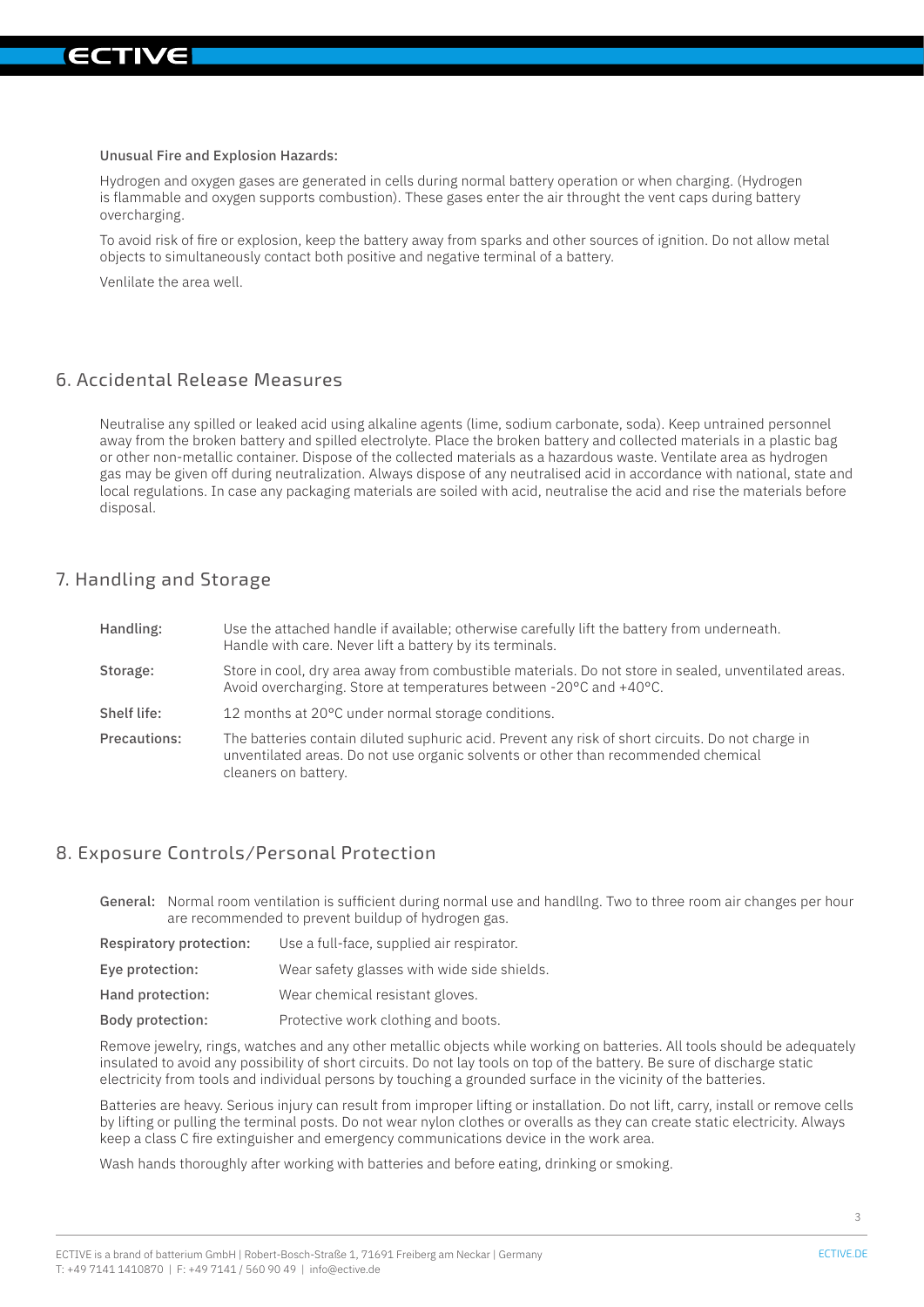# 9. Physical and Chemical Properties

| Boiling point:           | Electrolyte 110°C - 121°C                                                                                                                                                                           |
|--------------------------|-----------------------------------------------------------------------------------------------------------------------------------------------------------------------------------------------------|
| Vapor pressure:          | Electrolyte 11.7 mm Hg. at 120°C                                                                                                                                                                    |
| Vapor density:           | Electrolyte $3.4$ (air = 1.0)                                                                                                                                                                       |
| Solubility in water:     | Lead, lead oxide and lead sulfate are insoluble in water.<br>Sulfuric acid is 100% soluble in water.                                                                                                |
| Appearance and odor:     | The entire battery is a solid article consisting of an opaque plastic case with two protruding<br>lead terminals of tin-plated brass terminals. The battery is odorless. Sulfuric acid is a liquid. |
| <b>Specific Gravity:</b> | Electrolyte $1.300$ (water = $1.0$ )                                                                                                                                                                |

The International Agency for Research on Cancer (IARC) has classified strong inorganic acid mist containing sulfuric acid as a Category 1 carcinogen, a substance that is cancinogenic to humans. This classification does not apply to liquid forms of sulfuric forms of sulfuric acid or sulfuric acid solutions contained within the battery. Inorganic acis mist (sulfuric acid mist) is not generated under normal use of this product. Misuse of the product, such as overcharging, may however result in the generation of sulfuric acid mist.

### 10. Stability and Reactivity

| Chemical stability:               | Stable under recommended conditions.                                                                                                                                                      |                                                                                                                                                                                                                                  |
|-----------------------------------|-------------------------------------------------------------------------------------------------------------------------------------------------------------------------------------------|----------------------------------------------------------------------------------------------------------------------------------------------------------------------------------------------------------------------------------|
| <b>Conditions to avoid:</b>       | Sparks and other sources of ignition. Prolonged overcharge. Fire and explosion<br>hazards due to possible hydrogen gas generation. Short circuits. Water.                                 |                                                                                                                                                                                                                                  |
| Incompatibilities:                | Combination of sulfuric acid with combustibles and organic materials may cause fire and<br>explosions. Avoid strong reducing agents, most metals, carbides, chlorates, nitrates, picrate. |                                                                                                                                                                                                                                  |
| Hazardous decomposition products: |                                                                                                                                                                                           | Hydrogen gas may be generated when the batterie is being overcharged.<br>in fire or at very high temperatures. CO, CO <sub>2</sub> and sulfuric oxides may be<br>emitted during a fire. Hazardous poIymerization will not occur. |

# 11. Toxicological Information

This product does not elicit toxicological properties during routine handling and use.

### 12. Ecological Information

N/A

# 13. Disposal Considerations

Always dispose of batteries in accordance with national, state and local regulations. Hazardous waste codes: 0002, 0008